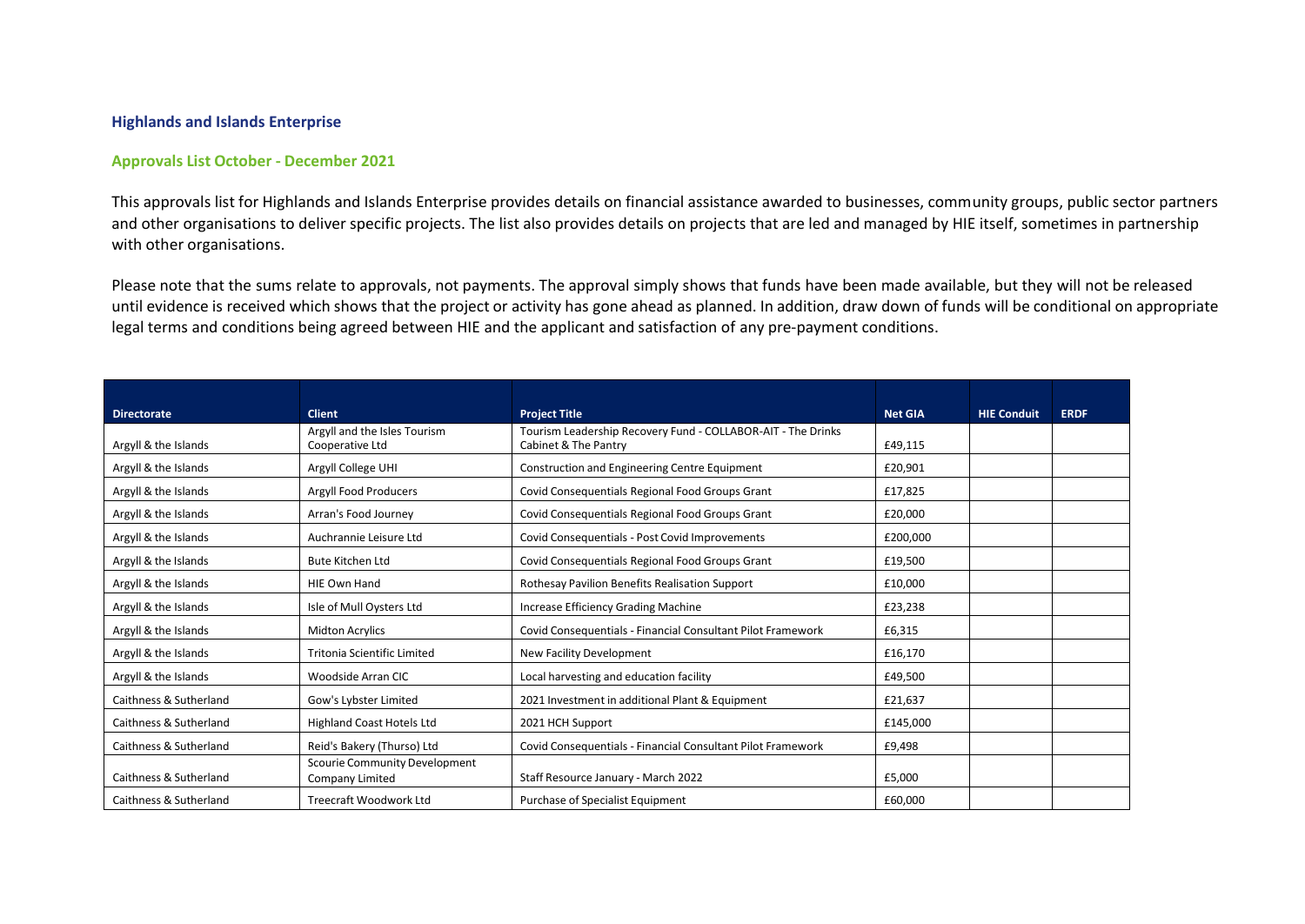| <b>Directorate</b>           | <b>Client</b>                                       | <b>Project Title</b>                                                                                | <b>Net GIA</b> | <b>HIE Conduit</b> | <b>ERDF</b> |
|------------------------------|-----------------------------------------------------|-----------------------------------------------------------------------------------------------------|----------------|--------------------|-------------|
| <b>Communities and Place</b> | Achnamara Community Trust SCIO                      | Greening Community Assets - Achnamara Village Hall                                                  | £31,050        |                    |             |
| <b>Communities and Place</b> | Argyll and Bute Council HQ                          | Part funding of Settlement Staff Resources 2021-22                                                  | £25,000        |                    |             |
| <b>Communities and Place</b> | <b>Bressay Development Limited</b>                  | Net Zero Tourism - Electric Vehicle Charge point - Bressay                                          | £10,676        |                    |             |
| <b>Communities and Place</b> | Comhairle nan Eilean Siar HQ                        | Part funding of Settlement Staff Resources 2021-22                                                  | £25,000        |                    |             |
| <b>Communities and Place</b> | <b>Communities Housing Trust</b>                    | Former Borrodale School - Refurbishment Study                                                       | £10,000        |                    |             |
| <b>Communities and Place</b> | <b>Community Land Scotland</b>                      | Research to explore mechanisms to control second homes                                              | £3,500         |                    |             |
| <b>Communities and Place</b> | Findon Hall Management Commitee                     | Greening Community Assets - Findon Hall                                                             | £4,003         |                    |             |
| <b>Communities and Place</b> | <b>Gairloch Community Hall</b>                      | Greening Community Assets - Gairloch Community Hall                                                 | £9,853         |                    |             |
| <b>Communities and Place</b> | <b>Grantown Initiative</b>                          | legal costs in acquiring the public toilets at Burnfield Road                                       | £2,751         |                    |             |
| <b>Communities and Place</b> | HIE Own Hand                                        | Digital Team staff resources 2021 - 2022                                                            | £170,000       |                    |             |
| <b>Communities and Place</b> | HIE Own Hand                                        | Early Project Management Support - Optimising carbon<br>sequestration for community wealth building | £2,500         |                    |             |
| <b>Communities and Place</b> | HIE Own Hand                                        | Evaluation support - optimising Carbon Sequestration                                                | £1,000         |                    |             |
| <b>Communities and Place</b> | HIE Own Hand                                        | HIE Property Consultancy & Management Services 2021-24                                              | £588,163       |                    |             |
| <b>Communities and Place</b> | HIE Own Hand                                        | Strategic Property Projects - Legal Costs                                                           | £160,000       |                    |             |
| <b>Communities and Place</b> | Inver Hall Committee                                | Greening Community Assets - Inver Hall                                                              | £9,234         |                    |             |
| <b>Communities and Place</b> | <b>Lunnasting Public Hall Trust</b>                 | Greening Community Assets - Lunnasting Public Hall                                                  | £7,591         |                    |             |
| <b>Communities and Place</b> | Roy Bridge School House Project                     | Greening Community Assets - Roy Bridge School House Project                                         | £2,178         |                    |             |
| <b>Communities and Place</b> | <b>Scalloway Youth and Community</b><br>Centre SCIO | Greening Community Assets - Scalloway Youth and Community<br>Centre                                 | £27,650        |                    |             |
| <b>Communities and Place</b> | Stronsay Development Trust - HQ                     | Greening Community Assets - Woods Yard Units                                                        | £9,987         |                    |             |
| <b>Communities and Place</b> | The Highland Council                                | Part funding of Settlement Staff Resources 2021-22                                                  | £25,000        |                    |             |
| <b>Communities and Place</b> | <b>Torridon District Community</b><br>Association   | Net Zero Tourism - Electric Vehicle Charge Point - Torridon                                         | £10,000        |                    |             |
| <b>Communities and Place</b> | Urquhart Parish Hall and War<br>Memorial            | Greening Community Assets - Urquhart Parish Hall                                                    | £1,723         |                    |             |
| <b>Enterprise Support</b>    | Ashley Ann Ltd (HQ)                                 | 2021 Digital Advice (Software Development Project)                                                  | £3,000         |                    |             |
| <b>Enterprise Support</b>    | 7-22 Systems Ltd                                    | Innovation Knowledge Transfer 2 - Components Prototyping                                            | £7,500         |                    |             |
| <b>Enterprise Support</b>    | A and D Sutherland Ltd                              | International Trade Programme 2021 - 2022 - UAE Trade Mission                                       | £2,500         |                    |             |
| <b>Enterprise Support</b>    | AltaRange Ltd                                       | Innovation Knowledge Transfer 2 Prototype development                                               | £5,000         |                    |             |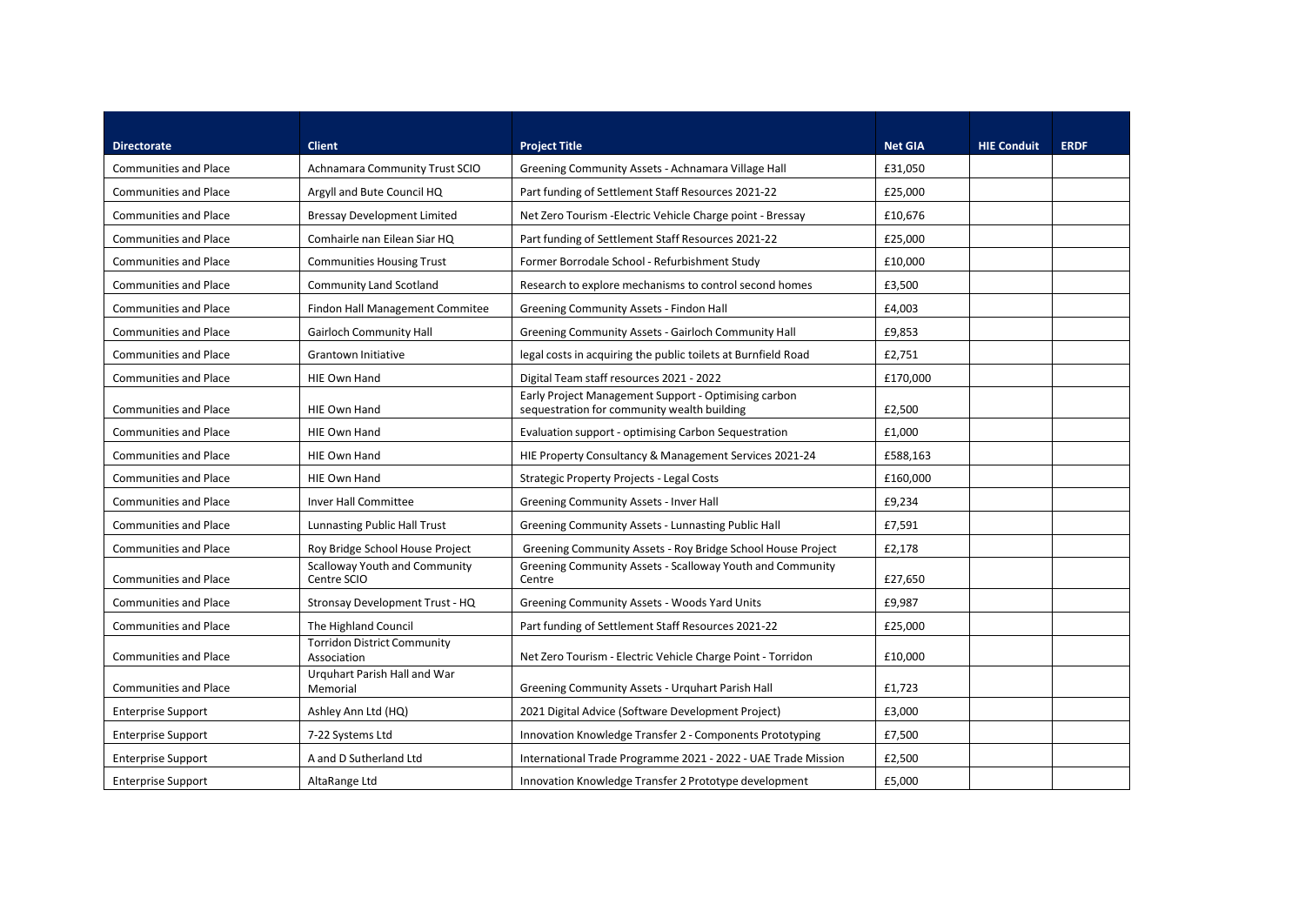| <b>Directorate</b>        | <b>Client</b>                                                 | <b>Project Title</b>                                                                                  | <b>Net GIA</b> | <b>HIE Conduit</b> | <b>ERDF</b> |
|---------------------------|---------------------------------------------------------------|-------------------------------------------------------------------------------------------------------|----------------|--------------------|-------------|
| <b>Enterprise Support</b> | Angus Davidson Ltd                                            | Covid Consequentials - Graduate Support Programme -<br><b>Environmental and Biodiversity Support</b>  | £21,000        |                    |             |
| <b>Enterprise Support</b> | Angus Davidson Ltd                                            | Covid Consequentials Graduate Support Programme - Carbon Audits<br>and Service Delivery               | £18,000        |                    |             |
| <b>Enterprise Support</b> | Appin Community Development Trust                             | Covid19 Communities Recovery Fund 2                                                                   |                | £12,820            |             |
| <b>Enterprise Support</b> | <b>Bigton Collective Limited</b>                              | LaunchMe Programme Seed-Funding Costs                                                                 | £10,000        |                    |             |
| <b>Enterprise Support</b> | <b>Buckie and District Community Council</b>                  | Covid19 Commuities Recovery Fund 2                                                                    |                | £6,730             |             |
| <b>Enterprise Support</b> | Calum's Cabin SCIO                                            | Covid19 Communities Recovery Fund 2                                                                   |                | £25,000            |             |
| <b>Enterprise Support</b> | Care and Learning Alliance (CALA)                             | Covid Consequentials Graduate Support Programme                                                       | £19,110        |                    |             |
| <b>Enterprise Support</b> | Cnoc Soilleir Ltd                                             | Specialist Advice                                                                                     | £2,500         |                    |             |
| <b>Enterprise Support</b> | <b>Colintraive and Glendaruel</b><br><b>Development Trust</b> | Covid19 Communities Recovery Fund 2                                                                   |                | £23,360            |             |
| <b>Enterprise Support</b> | <b>Community Land Outer Hebrides</b>                          | Specialist Advice                                                                                     | £1,750         |                    |             |
| <b>Enterprise Support</b> | Dogrobes Ltd                                                  | Innovation Knowledge Transfer 2 - Small Innovation Grant for<br><b>Gauntlets Productivity Project</b> | £2,383         |                    |             |
| <b>Enterprise Support</b> | Ekopia Resource Exchange Ltd                                  | Covid19 Commuities Recovery Fund 2                                                                    |                | £19,976            |             |
| <b>Enterprise Support</b> | Elgin Youth Development Group                                 | COVID19 Communities Recovery Fund 2                                                                   |                | £18,144            |             |
| <b>Enterprise Support</b> | <b>Finderne Development Trust</b>                             | Covid19 Commuities Recovery Fund 2                                                                    |                | £8,208             |             |
| <b>Enterprise Support</b> | Findhorn Village Centre                                       | Covid19 Commuities Recovery Fund 2                                                                    |                | £6,160             |             |
| <b>Enterprise Support</b> | Flexible Technology Ltd                                       | <b>Specialist Advice</b>                                                                              | £5,944         |                    |             |
| <b>Enterprise Support</b> | Forres Area Community Trust (FACT)                            | Covid19 Commuities Recovery Fund 2                                                                    |                | £16,189            |             |
| <b>Enterprise Support</b> | Glenegedale Islay Ltd                                         | Specialist Advice                                                                                     | £3,496         |                    |             |
| <b>Enterprise Support</b> | Harris Development Ltd - HQ                                   | Covid19 Commuities Recovery Fund 2 - Harris Development Ltd                                           |                | £20,000            |             |
| <b>Enterprise Support</b> | Harris Development Ltd - HQ                                   | Specialist Advice                                                                                     | £3,250         |                    |             |
| <b>Enterprise Support</b> | <b>HIE Own Hand</b>                                           | International Trade Programme Sept 2021 - Sept 2022 Delivery costs                                    | £18,000        |                    |             |
| <b>Enterprise Support</b> | HIE Own Hand                                                  | Covid Consequentials - Legal Admin and Audit costs                                                    | £25,000        |                    |             |
| <b>Enterprise Support</b> | HIE Own Hand                                                  | Health Connect - Highlands and Islands: Outline Business Case                                         | £50,000        |                    |             |
| <b>Enterprise Support</b> | <b>HIE Own Hand</b>                                           | Covid Consequentials - Sustainable Tourism Supply Chain Events                                        | £9,750         |                    |             |
| <b>Enterprise Support</b> | HIE Own Hand                                                  | Knowledge Exchange Visit to Nofima 2021                                                               | £8,435         |                    |             |
| <b>Enterprise Support</b> | HIE Own Hand                                                  | Carbon savings Pilot project                                                                          | £9,999         |                    |             |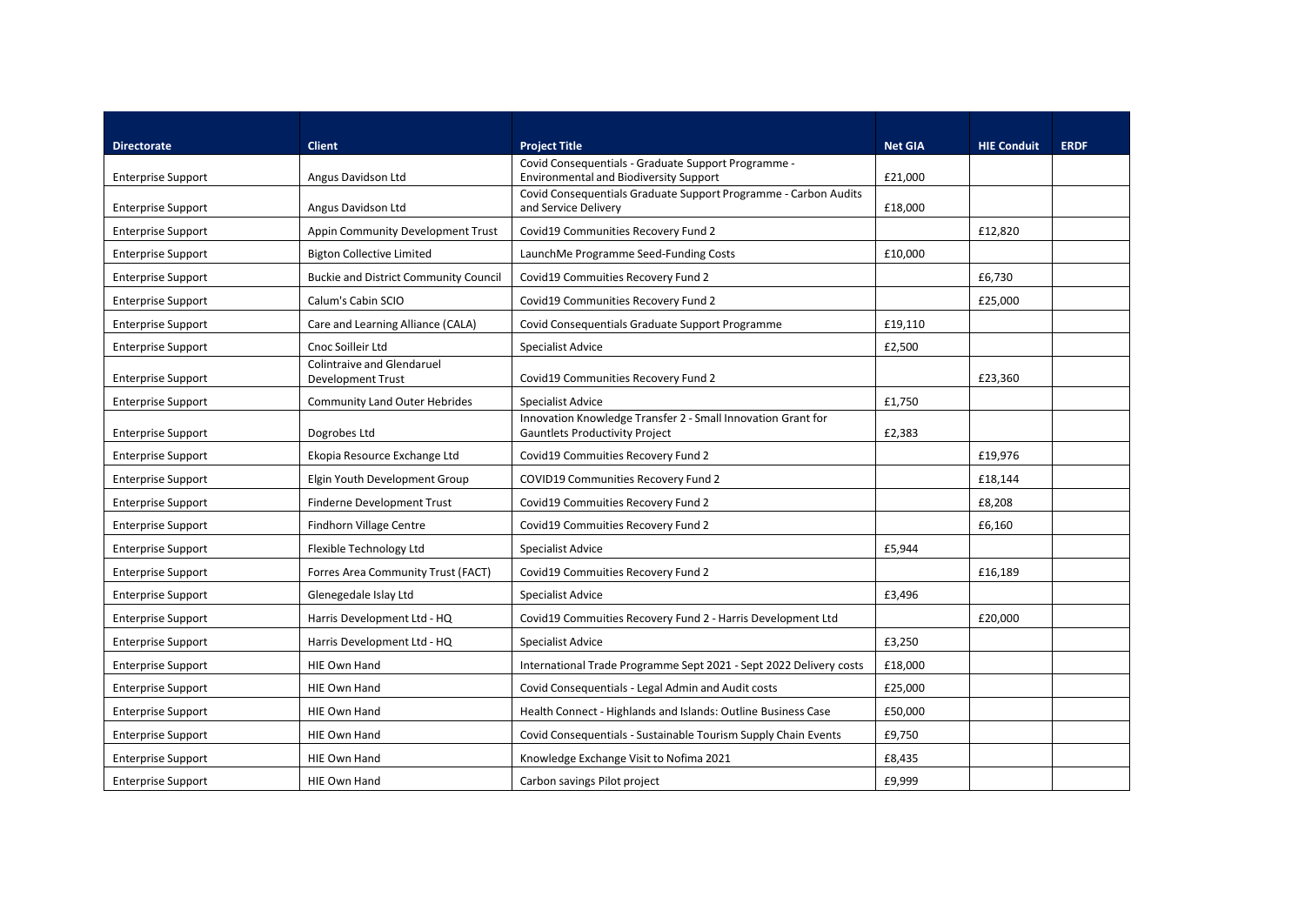| <b>Directorate</b>        | <b>Client</b>                               | <b>Project Title</b>                                                                                                                     | <b>Net GIA</b> | <b>HIE Conduit</b> | <b>ERDF</b> |
|---------------------------|---------------------------------------------|------------------------------------------------------------------------------------------------------------------------------------------|----------------|--------------------|-------------|
| <b>Enterprise Support</b> | HIE Own Hand                                | Interim Innovation Team Staff Costs                                                                                                      | £142.897       |                    |             |
| <b>Enterprise Support</b> | Highland Liquor Company Ltd                 | Covid Consequentials - Graduate Support Programme-Highland<br>Liquor Company 2nd Graduate Placement                                      | £18,000        |                    |             |
| <b>Enterprise Support</b> | Islay Sea Adventures Ltd                    | Specialist Advice                                                                                                                        | £3,128         |                    |             |
| <b>Enterprise Support</b> | Islay Sea Adventures Ltd                    | Covid Consequentials - Graduate Support Programme Islay Sea<br>Adventures                                                                | £17,250        |                    |             |
| <b>Enterprise Support</b> | Isle of Gigha Heritage Trust                | Covid Consequentials - Support for Communities - Isle of Gigha<br>Heritage Trust and Gigha Renewable Energy Limited Vesta V27<br>Turbine | £13,610        |                    |             |
| <b>Enterprise Support</b> | Isle of Skye Candle Company Ltd             | Covid Consequentials - Graduate Support Programme- Interior<br>Design                                                                    | £18,000        |                    |             |
| <b>Enterprise Support</b> | <b>Jura Community Business</b>              | Support for Communities - Lot 2-012 - PD - JCB Fuel Pump Upgrade<br><b>Options Appraisal</b>                                             | £9,492         |                    |             |
| <b>Enterprise Support</b> | Kenneth Mackenzie Ltd                       | Covid Consequentials - Graduate Support Programme - Integrating<br>Mechanical & Digital Engineering Process                              | £16,650        |                    |             |
| <b>Enterprise Support</b> | Kilmuir Community Trust                     | Covid Consequentials - Support for Communities - Lot 5 -<br>Procurement & Delivery of Tourism Infrastructure                             | £11,400        |                    |             |
| <b>Enterprise Support</b> | Leanchoil Trust                             | Covid Consequentials - Support for Communities - Lot 1 - Project<br>Management                                                           | £2,486         |                    |             |
| <b>Enterprise Support</b> | Lerwick Engineering & Fabrication           | Covid Consequentials - Graduate Support Programme - Business<br>Support                                                                  | £18,750        |                    |             |
| <b>Enterprise Support</b> | Loch Melfort Hotel Ltd                      | Covid Consequentials - Graduate Support Programme                                                                                        | £17,250        |                    |             |
| <b>Enterprise Support</b> | Loch Melfort Hotel Ltd                      | <b>Specialist Advice</b>                                                                                                                 | £6,198         |                    |             |
| <b>Enterprise Support</b> | Lochcarron Community Development<br>Company | Specialist Advice                                                                                                                        | £1,850         |                    |             |
| <b>Enterprise Support</b> | MBS365 Ltd                                  | Innovation Knowledge Transfer 2 Small Innovation Grant project<br>MBS 365 Ltd                                                            | £2,468         |                    |             |
| <b>Enterprise Support</b> | <b>Midton Acrylics</b>                      | Innovation Knowledge Transfer 2 - product testing                                                                                        | £3,910         |                    |             |
| <b>Enterprise Support</b> | Moray Carshare                              | Specialist Advice                                                                                                                        | £3,125         |                    |             |
| <b>Enterprise Support</b> | <b>North Atlantic Trailers</b>              | Innovation Knowledge Transfer 2 - North Atlantic Trailers Ltd Small<br><b>Innovation Grant Project</b>                                   | £3,813         |                    |             |
| <b>Enterprise Support</b> | <b>North Harris Trust</b>                   | Specialist Advice                                                                                                                        | £3,500         |                    |             |
| <b>Enterprise Support</b> | North Ronaldsay Trust                       | Covid Consequentials - Support for Communities - Lot 4 - Production<br>of Island Development Plan                                        | £3,974         |                    |             |
| <b>Enterprise Support</b> | Orkney Food & Drink                         | Covid Consequentials - Regional Food Groups Grant - Carbon<br>reduction planning                                                         | £20.000        |                    |             |
| <b>Enterprise Support</b> | PEC Shetland Ltd                            | Innovation Knowledge Transfer 2 - Small Innovation Grant Design a<br>Prototype                                                           | £4,550         |                    |             |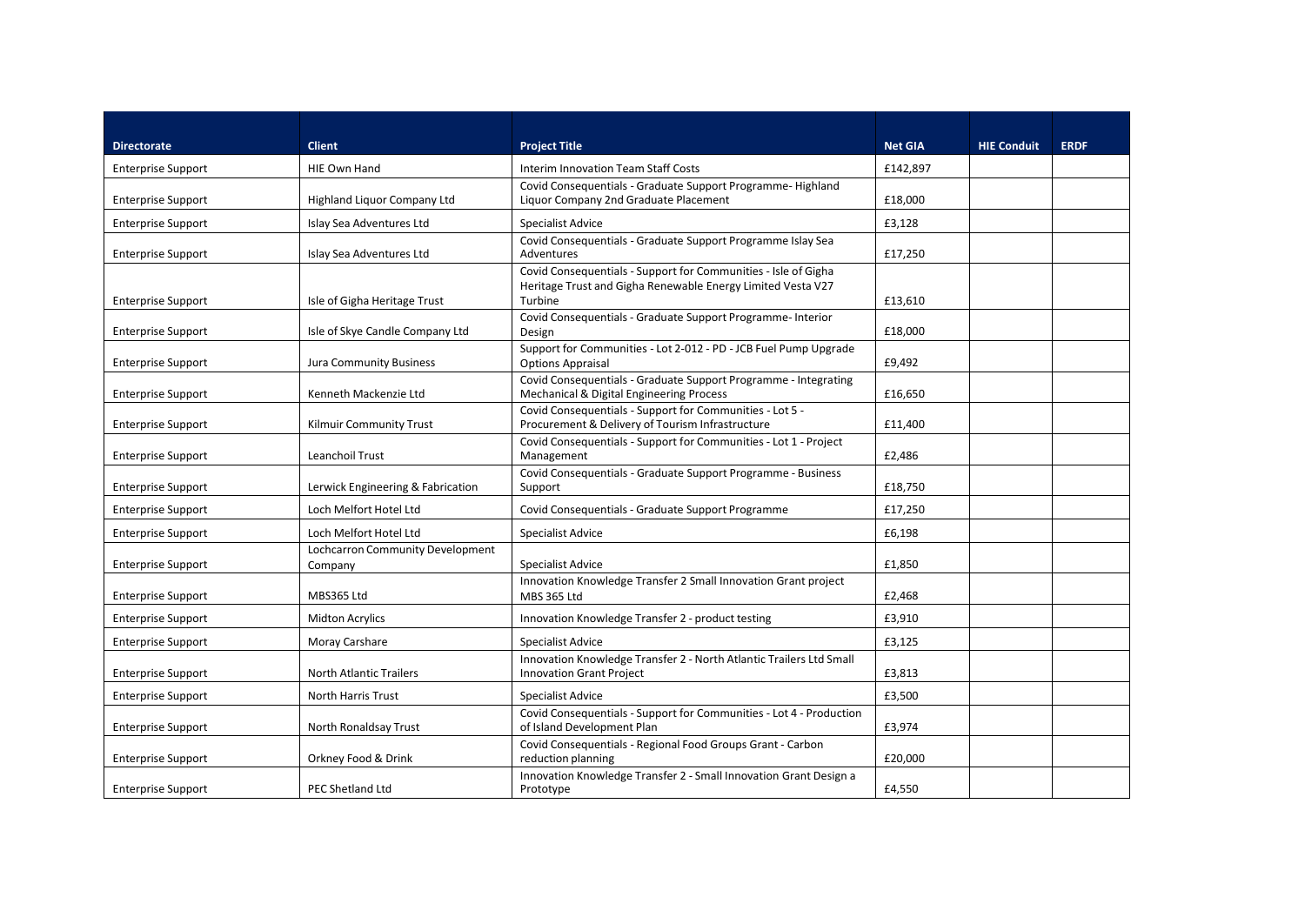| <b>Directorate</b>                    | <b>Client</b>                                        | <b>Project Title</b>                                                                                  | <b>Net GIA</b> | <b>HIE Conduit</b> | <b>ERDF</b> |
|---------------------------------------|------------------------------------------------------|-------------------------------------------------------------------------------------------------------|----------------|--------------------|-------------|
| <b>Enterprise Support</b>             | Portgordon Community Trust Limited                   | Covid Consequentials - Support for Communities - Lot 1 - PM -<br><b>Funding Application Support</b>   | £8,690         |                    |             |
| <b>Enterprise Support</b>             | <b>Project Trust</b>                                 | ScotGrad Graduate Placement Programme - Digital Engagement                                            | £8,876         |                    |             |
| <b>Enterprise Support</b>             | QA Fish Ltd                                          | Specialist Advice                                                                                     | £5,100         |                    |             |
| <b>Enterprise Support</b>             | Shetland Space Centre Limited                        | Covid Consequentials - Graduate Programme - Space Sustainability                                      | £18,750        |                    |             |
| <b>Enterprise Support</b>             | Skyeskyns Limited                                    | Specialist Advice                                                                                     | £4,300         |                    |             |
| <b>Enterprise Support</b>             | South Islay Development                              | Covid19 Communities Recovery Fund 2 - South Islay Development                                         |                | £24,049            |             |
| <b>Enterprise Support</b>             | SR Film Photography                                  | Innovation Knowledge Transfer 2 Process development                                                   | £2,225         |                    |             |
| <b>Enterprise Support</b>             | The Three Kings Cullen Association                   | Covid 19 Communities Recovery Fund 2                                                                  |                | £15,400            |             |
| <b>Enterprise Support</b>             | <b>Tobermory Harbour Association</b>                 | Covid Consequentials - Support for Communities - Hydro Electric<br><b>Options Appraisal</b>           | £12,995        |                    |             |
| <b>Enterprise Support</b>             | Tomintoul & Glenlivet Development<br>Trust           | Covid19 Commuities Recovery Fund 2                                                                    |                | £21,000            |             |
| <b>Enterprise Support</b>             | <b>Traigh Mhor Oysters</b>                           | Specialist Advice                                                                                     | £3,000         |                    |             |
| <b>Enterprise Support</b>             | UA Accessories Ltd T/a Ultimate<br>Addons            | Specialist Advice                                                                                     | £3,087         |                    |             |
| <b>Enterprise Support</b>             | Unst Partnership Ltd                                 | Covid Consequentials - Support for Communities - Lot 4 Detailed<br><b>Business Case</b>               | £5,250         |                    |             |
| <b>Enterprise Support</b>             | Urras Oighreachd Ghabhsainn (Galson<br>Estate Trust) | Covid19 Commuities Recovery Fund 2                                                                    |                | £21,000            |             |
| <b>Enterprise Support</b>             | Voar Energy Ltd                                      | Covid Consequentials - Graduate Support Programme - Energy<br><b>Transition Techno-Economic Study</b> | £21,000        |                    |             |
| <b>Enterprise Support</b>             | <b>Voluntary Action Barra and Vatersay</b>           | Covid 19 Communities Recovery Fund 2                                                                  |                | £9,200             |             |
| <b>Enterprise Support</b>             | <b>Westray Development Trust</b>                     | Covid Consequentials Graduate Support Programme - Food Security                                       | £18,000        |                    |             |
| <b>Finance and Corporate Services</b> | <b>HIE Own Hand</b>                                  | Supplier Development Programme membership                                                             | £3,500         |                    |             |
| Inner Moray Firth                     | Aviemore and Glenmore Community<br>Trust             | Aviemore Community Ice Rink                                                                           | £25,000        |                    |             |
| Inner Moray Firth                     | <b>Black Isle Brewery</b>                            | Capital Expenditure - Dealcoholisation and Filtration                                                 | £42,760        |                    |             |
| Inner Moray Firth                     | Carrbridge Hotel                                     | Covid19 - Capital Expenditure Infrastructure                                                          | £60,000        |                    |             |
| Inner Moray Firth                     | <b>Glen Mhor Hotel</b>                               | Capital Expenditure Infrastructure for COVID-19                                                       | £80,000        |                    |             |
| Inner Moray Firth                     | <b>Grantown Initiative</b>                           | Covid Consequentials - TLRF - Grantown's Green Tourism Project                                        | £18,525        |                    |             |
| Inner Moray Firth                     | John Gordon and Son Ltd                              | Productivity Improvements - Robotic Arm                                                               | £95,000        |                    |             |
| Inner Moray Firth                     | Nigg Skills Academy                                  | Expansion renewables academy                                                                          | £121.492       |                    |             |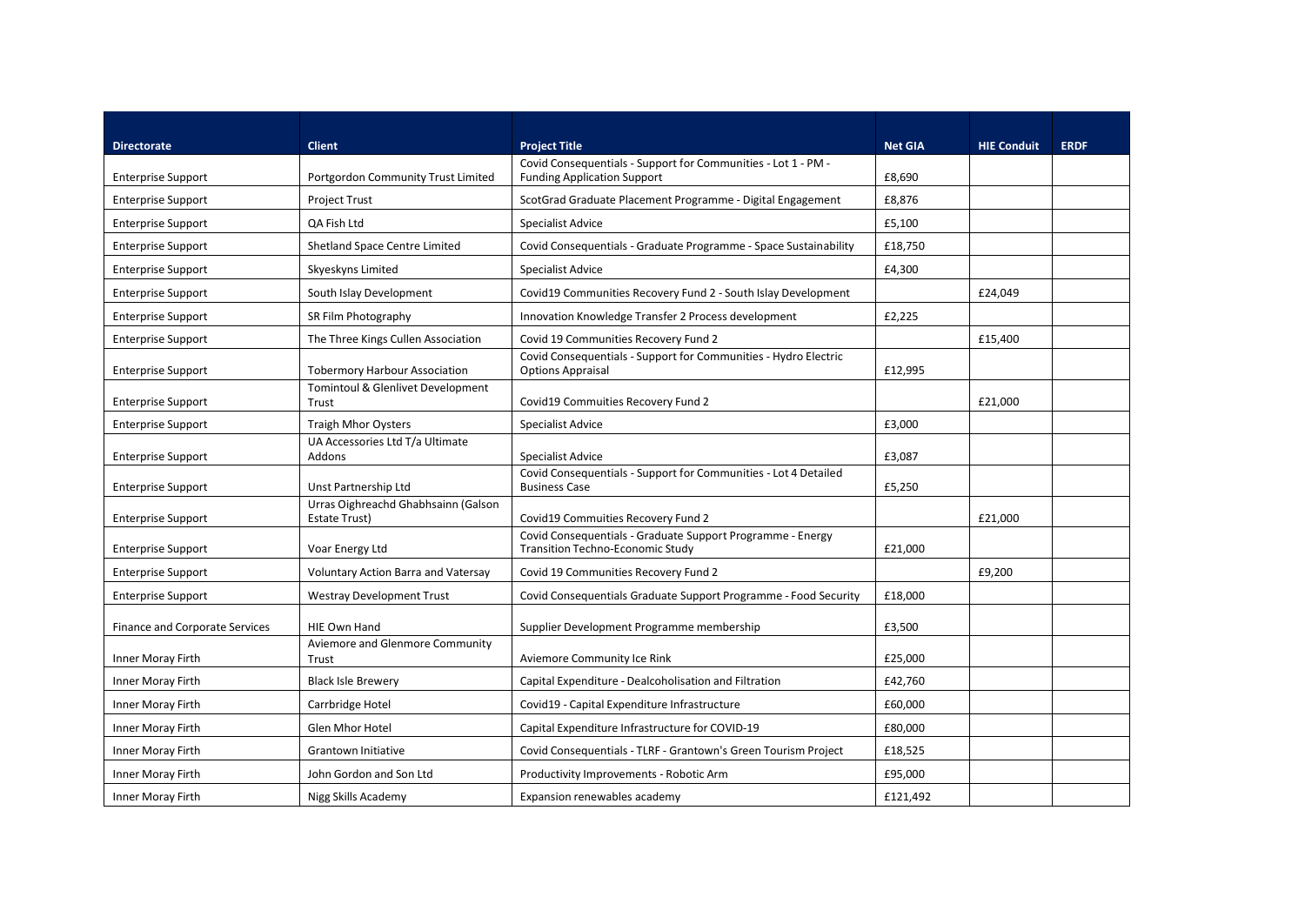| <b>Directorate</b>            | <b>Client</b>                                               | <b>Project Title</b>                                                                                               | <b>Net GIA</b> | <b>HIE Conduit</b> | <b>ERDF</b> |
|-------------------------------|-------------------------------------------------------------|--------------------------------------------------------------------------------------------------------------------|----------------|--------------------|-------------|
| Inner Moray Firth             | Seaboard Memorial Hall                                      | John Ross Memorial Centre Interpretation Boards                                                                    | £7,000         |                    |             |
| Inner Moray Firth             | The WASPS Trust                                             | <b>Community Arts Project - Inverness Openarts</b>                                                                 | £25,000        |                    |             |
| Innse Gall                    | <b>Great Bernera Community</b><br><b>Development Trust</b>  | Staff Resource Dec 2021 - Feb 2023                                                                                 | £53,687        |                    |             |
| Innse Gall                    | HIE Own Hand                                                | Cnoc Soilleir HIE Due Diligence Support                                                                            | £5,235         |                    |             |
| Innse Gall                    | Hotel Hebrides Ltd                                          | Covid Consequentials - Hotel Upgrades and Covid-19 Adaptations                                                     | £45,000        |                    |             |
| Innse Gall                    | MacLean's Bakery (Benbecula) Ltd                            | Green Jobs Fund - Expansion of bakery production                                                                   | £70,000        |                    |             |
| Innse Gall                    | Outer Hebrides Tourism Community<br><b>Interest Company</b> | Covid Consequentials - Regional Food Groups Grant Developing<br>Food and Drink Tourism Experiences & Supply Chains | £16,200        |                    |             |
| Lochaber Skye and Wester Ross | Chocolates of Glenshiel                                     | Development of manufacturing base and visitor experience                                                           | £27,500        |                    |             |
| Lochaber Skye and Wester Ross | Hebridean Whisky Trail Ltd                                  | Covid Consequentials - Tourism Leadership Recovery Fund -<br>Hebridean Whisky Trail                                | £51,500        |                    |             |
| Lochaber Skye and Wester Ross | HIE Own Hand                                                | Lochaber Skye & Wester Ross Business & Community Engagement<br>Development                                         | £5,000         |                    |             |
| Lochaber Skye and Wester Ross | HIE Own Hand                                                | Nevis Range - Project Monitoring                                                                                   | £14,100        |                    |             |
| Lochaber Skye and Wester Ross | Ionad Thròndairnis (The Trotternish<br>Centre)              | Trotternish Centre design stage                                                                                    | £50,400        |                    |             |
| Lochaber Skye and Wester Ross | Knoydart Foundation HQ                                      | Project Delivery Resource April 2022 - March 2024                                                                  | £61,250        |                    |             |
| Lochaber Skye and Wester Ross | Knoydart Foundation HQ                                      | 2021 feasibility studies                                                                                           | £14,000        |                    |             |
| Lochaber Skye and Wester Ross | Road to the Isles Marketing Group                           | Covid Consequentials - Tourism Leadership Recovery Fund - Road to<br>the Isles Podcast Collaboration               | £12,000        |                    |             |
| Lochaber Skye and Wester Ross | SkyeConnect CIC                                             | Tourism Leadership Recovery Fund - Visitor Management Tool                                                         | £89,323        |                    |             |
| Lochaber Skye and Wester Ross | SkyeLab CIC                                                 | SkyeLab Set Up                                                                                                     | £25,000        |                    |             |
| Lochaber Skye and Wester Ross | Skyeskyns Limited                                           | <b>Graduate Placement</b>                                                                                          | £16,500        |                    |             |
| Lochaber Skye and Wester Ross | Skyeskyns Limited                                           | Digital integration of stock control                                                                               | £3,300         |                    |             |
| Lochaber Skye and Wester Ross | Urram SCIO                                                  | West Lochaber Community Care Hub Feasibility Study                                                                 | £15,000        |                    |             |
| Moray                         | Crown Estate Scotland                                       | Glenlivet Masterplan                                                                                               | £20,000        |                    |             |
| Moray                         | HIE Own Hand                                                | Moray Economic Strategy Refresh                                                                                    | £9,900         |                    |             |
| Moray                         | James Jones & Sons Ltd                                      | Green Jobs Fund - Forres Site Expansion                                                                            | £279,000       |                    |             |
| Moray                         | Leanchoil Trust                                             | Leanchoil Trust Development Support                                                                                | £48,955        |                    |             |
| Moray                         | The Moray Council                                           | Moray Business Start Up Grant Scheme                                                                               | £37,500        |                    |             |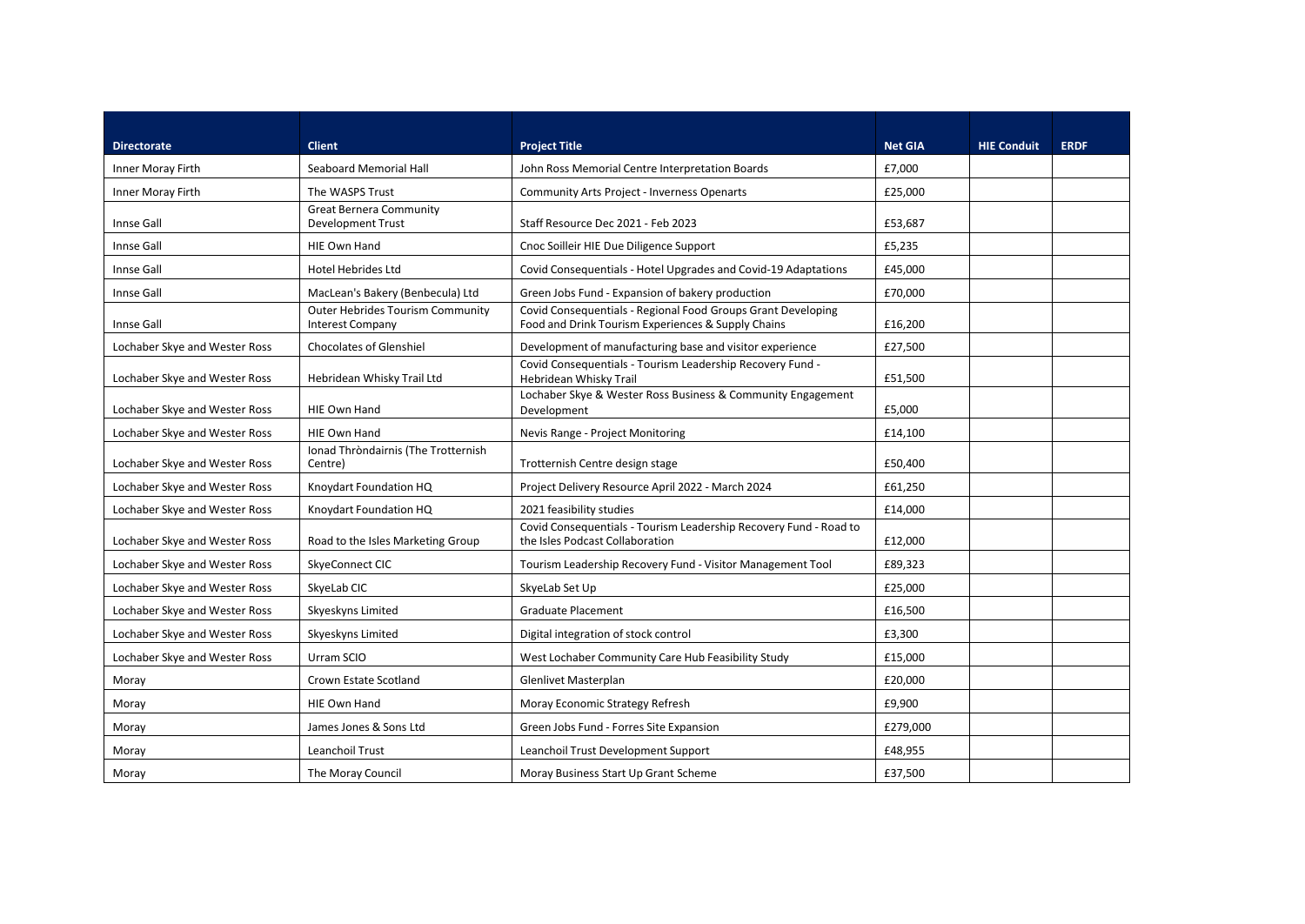| <b>Directorate</b>                   | <b>Client</b>                                          | <b>Project Title</b>                                                                               | <b>Net GIA</b> | <b>HIE Conduit</b> | <b>ERDF</b> |
|--------------------------------------|--------------------------------------------------------|----------------------------------------------------------------------------------------------------|----------------|--------------------|-------------|
| Moray                                | The Moray Council                                      | Elgin Town Centre Feasibility Study                                                                | £25,000        |                    |             |
| Orkney                               | Highland Brewing Company Ltd                           | Covid Consequentials - consultancy support                                                         | £4,600         |                    |             |
| Orkney                               | National Oilwell Varco UK Limited                      | Feasibility Study - Establishment of Hydrogen Test Facility on Flotta                              | £39,980        |                    |             |
| Orkney                               | <b>Orkney Crafts Association</b>                       | Creative Orkney 2021-2023 costs                                                                    | £17,400        | £69,600            |             |
| Orkney                               | Orkney Food & Drink                                    | Orkney Food & Drink 2021-2023 costs                                                                | £37,250        | £110,750           |             |
| Orkney                               | Orkney Islands Council - HQ                            | Covid Consequentials - Tourism Leadership Recovery Fund - Orkney<br><b>Interpretation Strategy</b> | £45,000        |                    |             |
| Orkney                               | <b>Westray Processors Limited</b>                      | <b>Business Review and Options Appraisal</b>                                                       | £7,500         |                    |             |
| Shetland                             | <b>Bressay Development Limited</b>                     | <b>Community Hub Design</b>                                                                        | £9,711         |                    |             |
| Shetland                             | Community Development Company of<br><b>Nesting</b>     | Development Resource for Community of Nesting                                                      | £73,110        |                    |             |
| Shetland                             | Fair Isle Bird Observatory Trust                       | Net Zero Tourism - Green Jobs Fund - Eco Tourism New Build                                         | £2,348,590     |                    |             |
| Shetland                             | <b>Fetlar Community Association</b>                    | <b>Fetlar Growing Project</b>                                                                      | £12,250        |                    |             |
| Shetland                             | Foula Wool                                             | Foula Wool Mini Mill                                                                               | £40,000        |                    |             |
| Shetland                             | <b>HIE Own Hand</b>                                    | Staff Attendance of Conferences and Seminars 2021-2024                                             | £11,000        |                    |             |
| Shetland                             | HIE Own Hand                                           | Client Engagement and Inward Investment File - Shetland                                            | £32,000        |                    |             |
| Shetland                             | North Yell Development Council                         | Cullivoe Industrial Estate Expansion Phase 2                                                       | £248,545       |                    |             |
| Shetland                             | Sandwick Social & Economic<br>Development SCIO         | Staff resource Sept 2021 - March 2022                                                              | £61,106        |                    |             |
| Shetland                             | <b>Scalloway Community Development</b><br>Company Ltd. | Scalloway Campsite & Recreational Facility                                                         | £133,754       |                    |             |
| Shetland                             | Shetland Food and Drink Limited                        | Covid Consequentials - Regional Food Groups Grant - Learning<br>Journey/Trade Show                 | £16,300        |                    |             |
| Shetland                             | <b>Shetland Heatwise</b>                               | Training Support for Decarbonisation of Buildings                                                  | £62,892        |                    |             |
| Shetland                             | Shetland Space Centre Limited                          | <b>Outline Business Case - Consultancy Support</b>                                                 | £25,000        |                    |             |
| Shetland                             | Visit Scotland (Shetland)                              | Shetland Way Feasibility Study                                                                     | £48,000        |                    |             |
| <b>Strategic Projects</b>            | HIE Own Hand                                           | UK Vertical Launch - Space Hub Sutherland Legal Costs 2021                                         | £300,000       |                    |             |
| <b>Strategy and Regional Economy</b> | HIE Own Hand                                           | Communities Leading in Tourism Evaluation                                                          | £10,800        |                    |             |
| <b>Strategy and Regional Economy</b> | <b>HIE Own Hand</b>                                    | Valuing the benefits of Infrastructure Investment                                                  | £56,500        |                    |             |
| <b>Strategy and Regional Economy</b> | <b>HIE Own Hand</b>                                    | H2020 GreenOffshoreTech Project - Consultancy Support                                              | £10,000        |                    |             |
| <b>Strategy and Regional Economy</b> | <b>HIE Own Hand</b>                                    | Sounds of Barra and Harris Ferries Study                                                           | £5,000         |                    |             |